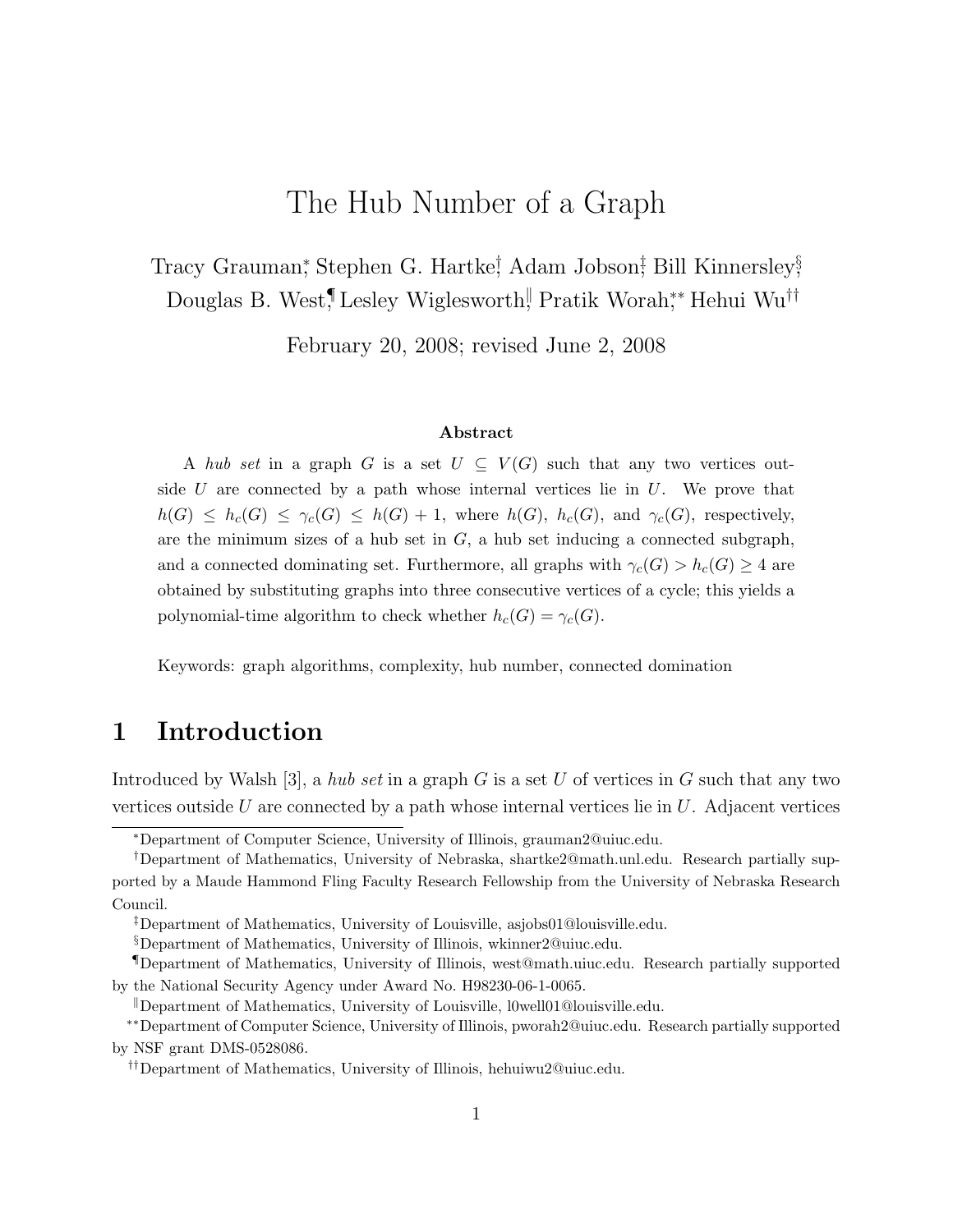are joined by a path with no internal vertices, so the condition holds vacuously for them.

The hub number of G, denoted  $h(G)$ , is the minimum size of a hub set in G. A connected set in G is a vertex set S such that the subgraph of G induced by S (denoted  $G[S]$ ) is connected. The *connected hub number* of G, denoted  $h_c(G)$ , is the minimum size of a connected hub set in G. Various related notions of connection, including these, were studied for integer lattices by Hamburger, Vandell, and Walsh [2]. Walsh [3] studied the hub number for several classes of graphs and showed that the hub number is at least the girth minus 3 (the girth is the length of the shortest cycle).

Placing transmitters at the vertices of a hub set would enable communication among all vertices outside the set; this motivates seeking a small hub set. The same idea motivates studying the connected domination number of a graph. We show in this note that these problems are almost the same.

We review several standard definitions about domination. A *dominating set* in a graph G is a set S of vertices such that every vertex in G outside S has a neighbor in S. The *domination number* of G, denoted  $\gamma(G)$ , is the minimum size of a dominating set in G. The connected domination number, denoted  $\gamma_c(G)$ , is the minimum size of a connected dominating set. Connected dominating sets and connected hub sets exist only in connected graphs.

A hub set S need not be a dominating set; in particular, there may be an undominated vertex v whose neighborhood is  $V(G) - S - \{v\}$ . On the other hand, in a connected graph, every connected hub set is a hub set, and every connected dominating set is a connected hub set. Thus  $h(G) \leq h_c(G) \leq \gamma_c(G)$ . We prove that also  $\gamma_c(G) \leq h(G) + 1$ , obtained independently and concurrently by multiple subsets of the listed authors. Although no two of the parameters are the same, the connected hub number and connected domination number are almost always equal. We describe the structure of graphs G such that  $\gamma_c(G) > h_c(G) \geq 4$ and use this to give a polynomial-time algorithm for determining whether  $h_c(G) = \gamma_c(G)$ .

#### 2 Near-Equality of the Parameters

Theorem 2.1. For any connected graph G,

$$
h(G) \le h_c(G) \le \gamma_c(G) \le h(G) + 1
$$

*Proof.* It remains to prove that  $\gamma_c(G) \leq h(G) + 1$ . Let U be a smallest hub set in G. We will construct a connected dominating set U' of size at most  $|U| + 1$ .

Since U is a smallest hub set,  $U \neq V(G)$ . Hence we may choose a vertex v outside U with a neighbor in U. Initialize  $U' = \{v\}$ . Let  $C_1, \ldots, C_k$  be the components of  $G[U]$  that contain no neighbor of v, and let  $D$  be the set of all vertices in other components of  $G[U]$ .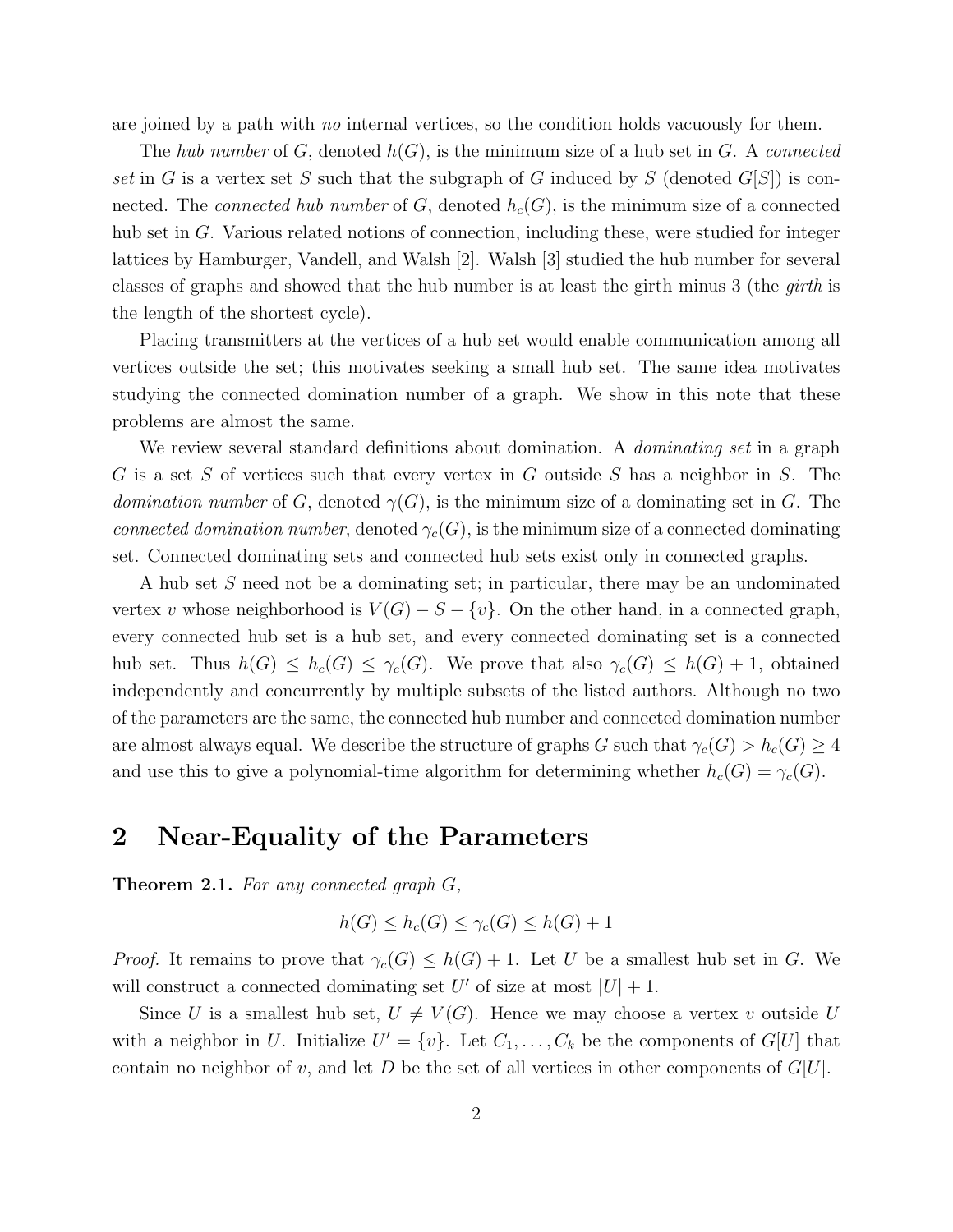Add all of D to U'. From each  $C_i$ , choose a vertex  $u_i$  having a neighbor  $v_i$  outside  $C_i$ ; note that  $v_i \neq v$ . Let  $w_i$  be a vertex of  $C_i$  farthest from  $u_i$  in  $C_i$ ; note that  $C_i - w_i$  is connected (or empty). The set  $V(C_i) - \{w_i\} \cup \{v_i\}$  is connected; add it to U'.

After starting with  $v$ , we added to  $U'$  vertex sets having the same size as each component of  $G[U]$ . Thus  $|U'| \leq |U| + 1$  (the vertices of the form  $v_i$  need not be distinct).

It remains to show that U' is connected and dominating. Since  $v \in U'$ , both claims are proved by finding, for each vertex  $z$ , a U'-internal  $z$ , v-path (that is, a path from  $z$  to  $v$ whose internal vertices all lie in U'). By construction, such a path exists with  $z \in D$ . For  $z \in V(G) - U$ , there must be a U-internal z, v-path P, since U is a hub set. If z is not adjacent to v, then the internal vertices of P must lie in D, and  $D \subseteq U'$ .

Finally, consider  $z \in V(C_i)$ . The previous case found a U'-internal  $v_i, v$ -path. Since  $v_i \in U'$ , it suffices to find a U'-internal z,  $v_i$ -path. Indeed, for each such z there is a z,  $v_i$ path whose internal vertices all lie in  $V(C_i) - \{w_i\}$ , and these vertices lie in U'.  $\Box$ 

For the path  $P_n$  with n vertices, the three parameters have the same value:  $h(P_n)$  =  $h_c(P_n) = \gamma_c(P_n) = n - 2$ . On the other hand, the 3-dimensional cube  $Q_3$  has a hub set of size 3, but its connected hub and connected domination numbers equal 4. Finally, note that  $h(C_n) = h_c(C_n) = n - 3 = \gamma_c(C_n) - 1.$ 

For another example with  $\gamma_c$  exceeding the others, let T be a tree of diameter 3, with central edge uv. (The diameter of a graph is the maximum distance between vertices; a tree of odd diameter has a central edge, which is the shared central edge on all longest paths.) Form G from the disjoint union of  $K_r$  and T by making each vertex of  $K_r$  adjacent to each leaf in T. Now  $\{u, v\}$  is a connected hub set of size 2 (all nonadjacent pairs outside  $\{u, v\}$ are pairs of leaves of T, joined by paths through  $\{u, v\}$ . However, G has no connected dominating set of size 2. We generalize this construction in the next section.

### 3 Distinguishing  $h_c$  and  $\gamma_c$

We introduce several additional concepts that will aid in characterizing the graphs where  $\gamma_c > h_c \geq 4$ . We use  $N(x)$  for the set of vertices adjacent to x in G. Also  $G - v$  denotes the graph obtained from a graph  $G$  by deleting a vertex  $v$ .

**Definition 3.1.** Let  $G$  and  $H$  be graphs with disjoint vertex sets. A graph  $G'$  is obtained from G by substituting H for v in G if G' is obtained from the disjoint union  $(G - v) + H$  by making every neighbor of v in G adjacent to every vertex of  $V(H)$ . A swollen k-cycle is a graph obtained from the cycle  $C_k$  with vertices  $x_1, \ldots, x_k$  in order by substituting a complete graph for  $x_2$  and substituting any graphs for  $x_1$  and  $x_3$ .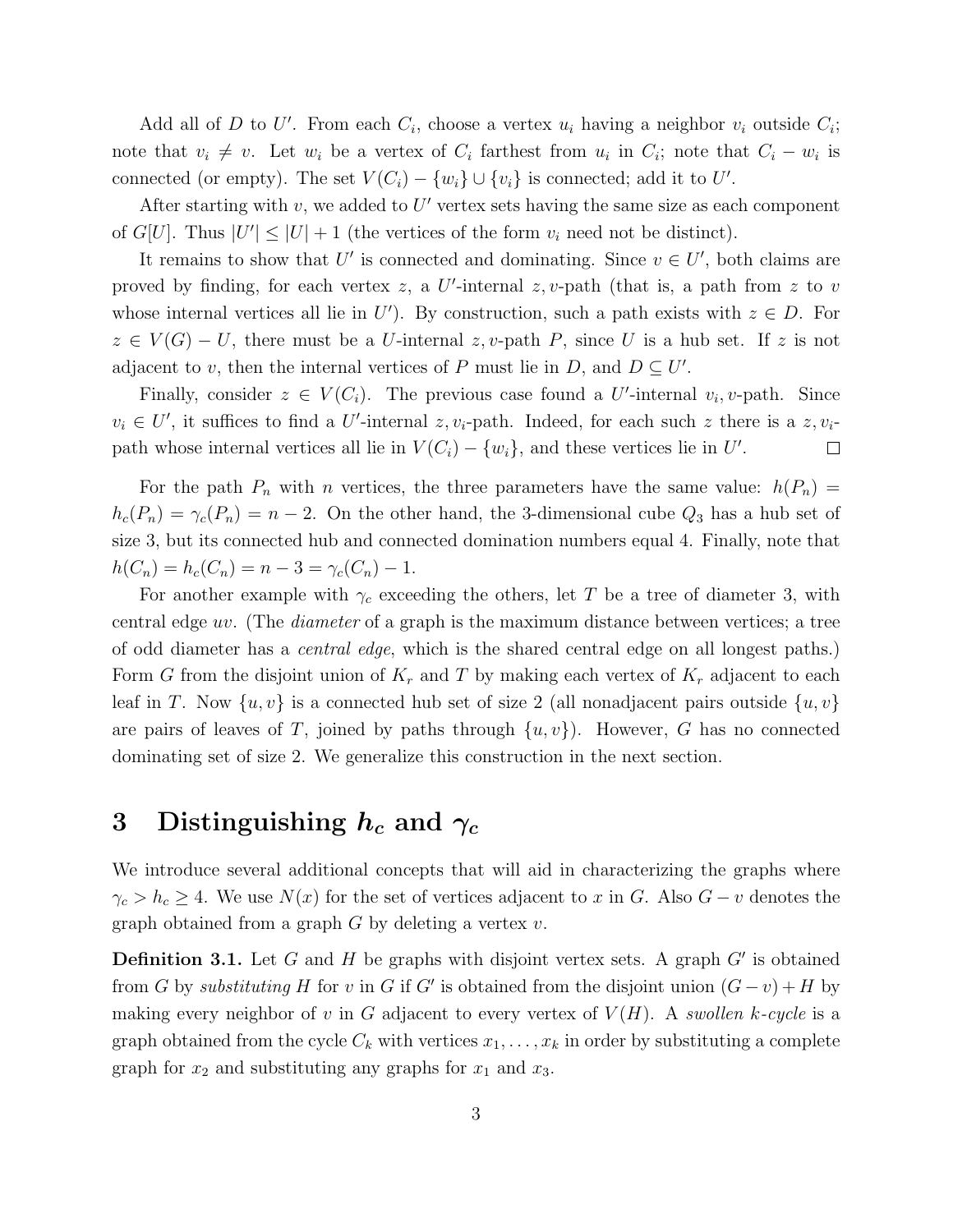The graphs constructed in the last example of Section 2 are swollen 5-cycles. A *thread* in a graph G is a path whose internal vertices have degree 2 in G. In a swollen k-cycle with vertices indexed as in Definition 3.1, the path with vertices  $x_4, \ldots, x_k$  is a thread.

**Lemma 3.2.** If G is a swollen k-cycle and  $k \geq 4$ , then  $h_c(G) = k - 3 = \gamma_c(G) - 1$ , and the thread formed by the  $k-3$  unsubstituted vertices is a connected hub set.

*Proof.* Let P be the thread of unsubstituted vertices in G, indexed as  $x_4, \ldots, x_k$  in order. Let F and F' be the graphs substituted for  $x_1$  and  $x_3$ , respectively, and let Q be the complete graph substituted for  $x_2$ . Since the only nonadjacent vertices outside P lie in  $F \cup F'$ , the path P is a connected hub set of size  $k-3$ . To complete the proof, it suffices by Theorem 2.1 to show that  $\gamma_c(G) > k-3$ .

Let S be a connected dominating set in G. Let  $V_i$  be the set of vertices in G arising from vertex  $x_i$  of the original cycle in the construction of G. Since S is connected, the sets in  ${V_1, \ldots, V_k}$  that S intersects must be consecutive (cyclically). If three sets are missed, then the vertices in the middle set are not dominated. Hence  $|S| \geq k - 2$ .  $\Box$ 

Other examples arise for graphs with very small hub sets. Note that  $h_c(K_n) = 0$ . When  $h_c(G) = 1$  and  $\gamma_c(G) = 2$ , let x be a connected hub set. The vertices outside  $N(x)$  must form a nonempty clique, and each must be adjacent to all of  $N(x)$ . Any edges can be added within  $N(x)$  as long as no dominating vertex is created. Since  $N(x)$  may be connected, G need not be a swollen 4-cycle. Similar examples occur when  $h_c(G)$  is 2 or 3, with G differing from a swollen  $(h_c(G) + 3)$ -cycle by having additional edges in the neighborhood of the endpoints of the thread. For  $h_c(G) > 3$ , there is no such flexibility.

**Theorem 3.3.** If G is a connected graph with  $\gamma_c(G) > h_c(G) = r \geq 4$ , then G is a swollen  $(r+3)$ -cycle.

*Proof.* Let U be a smallest connected hub set, and let  $H = G[U]$ . We show first that H is a thread. Let  $W = N(U) - U$  and  $Q = G - (U \cup W)$ . Since  $h_c(G) < \gamma_c(G)$ , the set U does not dominate G, and hence  $V(Q) \neq \emptyset$ . Since U is a hub set, Q is a complete subgraph, and its vertices are adjacent to all of W. Since G is connected,  $W \neq \emptyset$ . Choose  $v \in V(H)$ having a neighbor  $w \in W$ . Choose any spanning tree T of H rooted at v, let S be the set of (non-root) leaves of T, and let y be a vertex of Q (see Figure 1). Now  $(U - S) \cup \{w, y\}$  is a connected dominating set of G. Since  $\gamma_c(G) > |U|$ , we have  $|S| \leq 1$ . Since this holds for every choice of  $T$ ,  $H$  must be a path with  $v$  at one end. Since this also holds for every choice of v having a neighbor outside H, in fact H is a thread. Let u be the other endpoint of H.

If u has no neighbor in W, then  $U - \{u\}$  plus any vertex of W forms a connected dominating set of size r. Hence  $N(u) \cap W \neq \emptyset$ . At this point, G is a swollen  $(r + 3)$ -cycle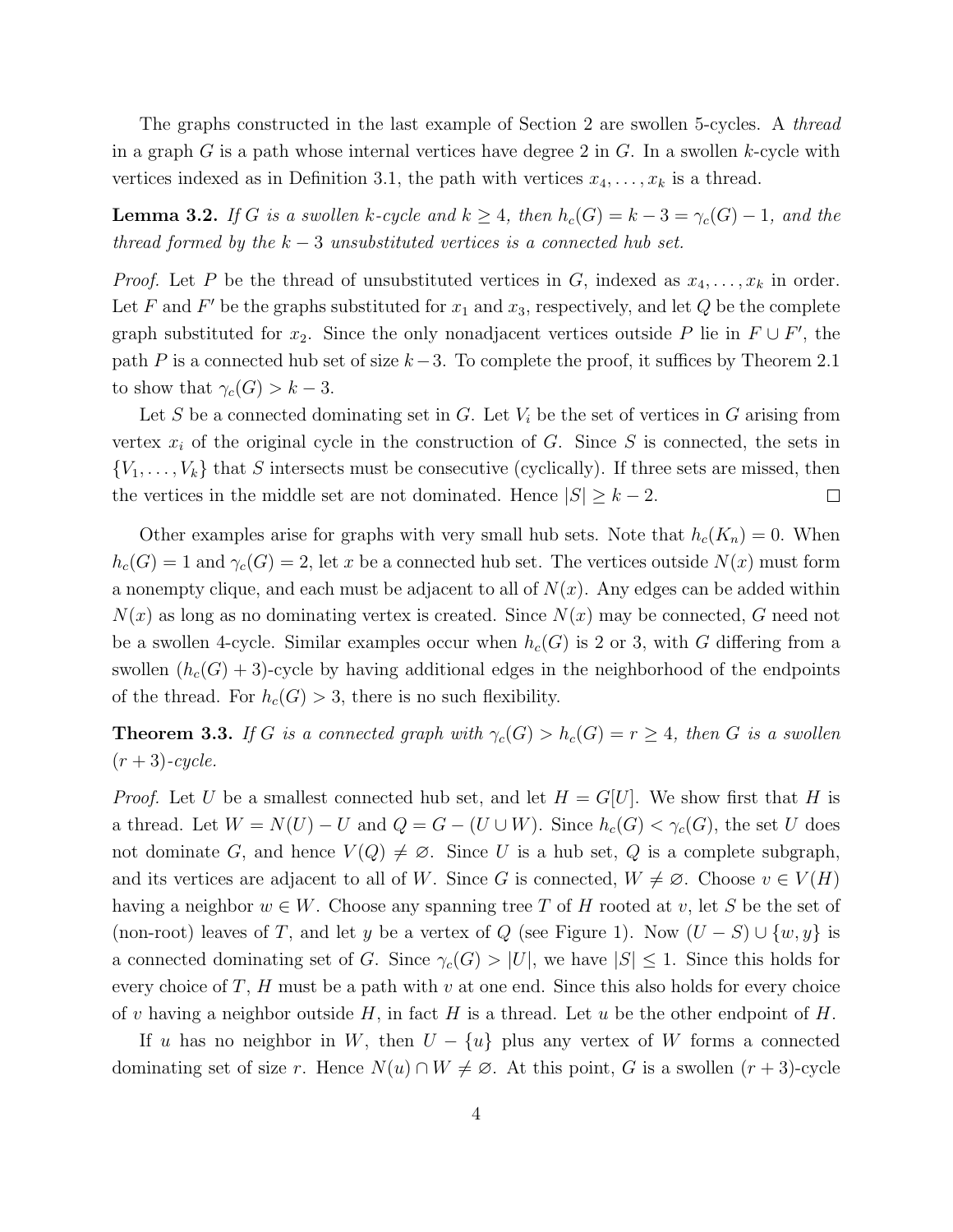unless u and v have a common neighbor or some edge has endpoints in  $N(u) \cap W$  and  $N(v) \cap W$ . Let Z consist of those endpoints or of a vertex in  $N(u) \cap N(v)$ . In either case, let Y be a set of two adjacent internal vertices of H; this exists since  $r \geq 4$ . Now  $(U \cup Z) - Y$  is a connected dominating set with size at most  $r$ , which is a contradiction. We conclude that G is a swollen  $(r+3)$ -cycle.  $\Box$ 



Figure 1: A dominating set that is too small

**Theorem 3.4.** Given a graph  $G$ , there exists an algorithm to decide, in polynomial time, whether or not  $h_c(G) = \gamma_c(G)$ .

*Proof.* By checking all sets of size at most 3, we may compute  $h_c(G)$  if  $h_c(G) < 4$ . In this case, we can also check sets of size at most 3 to test whether  $\gamma_c(G) = h_c(G)$ . If  $h_c(G) \geq 4$ , then it suffices to determine whether G is a swollen cycle. For each edge  $e$  of G, we can find the longest thread containing  $e$ , find the neighborhoods of the endpoints u and v, check whether those neighborhoods (outside the thread) are disjoint and not joined by any edges, and check whether the remaining set of vertices is a nonempty clique whose vertices are all adjacent to the neighbors of u and v that are not in the thread. If these properties do not all hold for some edge, then  $\gamma_c(G) = h_c(G)$ , by Theorem 3.3.  $\Box$ 

This theorem yields, as a corollary, an immediate proof of a complexity result stronger than that found in [3],

Corollary 3.5. Approximating the hub number or the connected hub number within a factor of ln  $D - c \ln \ln D$  is NP-hard even on the family of bipartite graphs with maximum degree at most D.

*Proof.* Chlebík and Chlebíková  $\lceil 1 \rceil$  showed that approximating the connected domination number within a factor  $\ln D - c \ln \ln D$  is NP-hard on this class. Computing the hub number or connected hub number approximates it within 1.  $\Box$